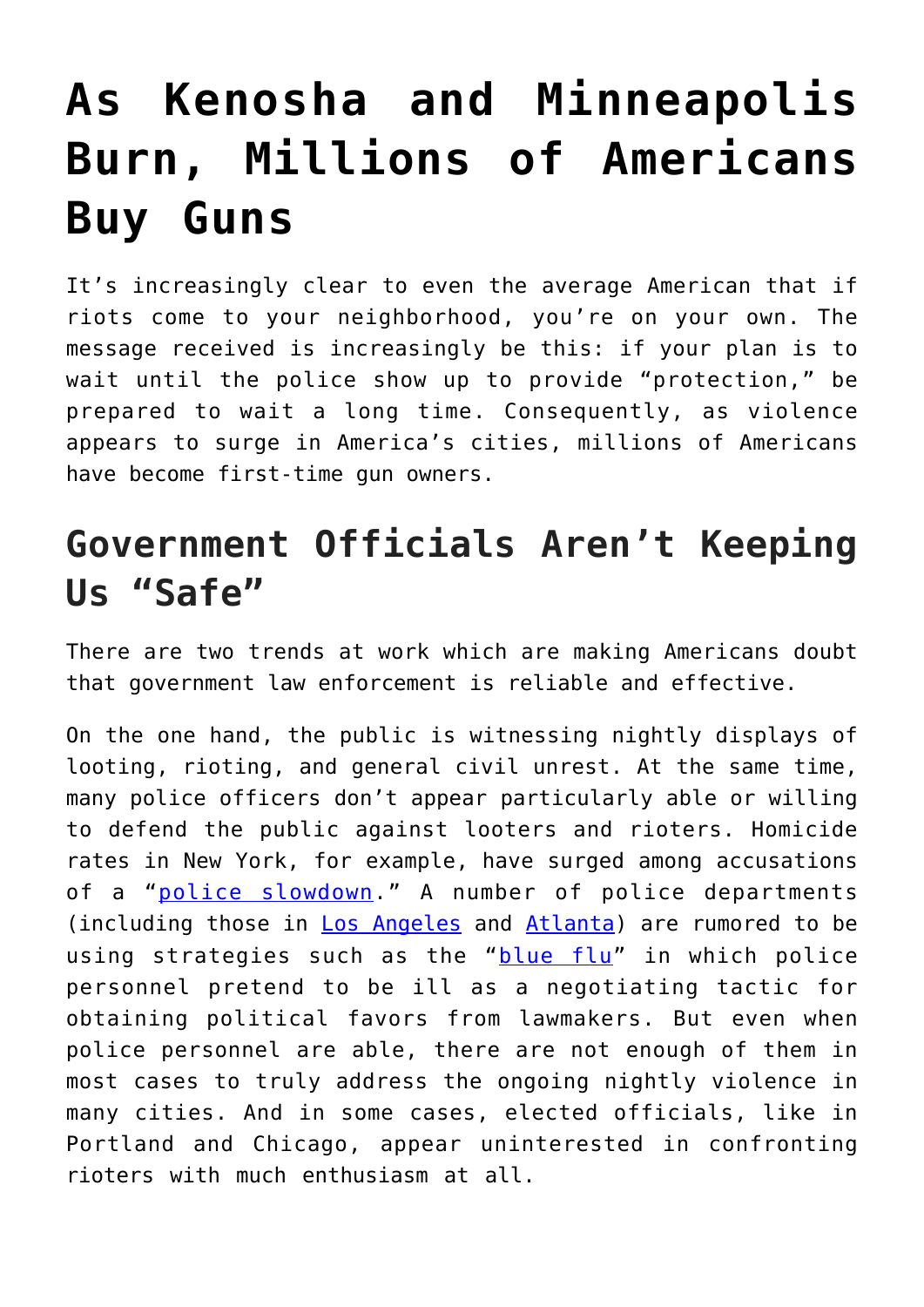It easy to see how ordinary Americans could look on current events with increasing alarm. On August 29, a man was allegedly murdered by at least one protestor among the many who have been protesting, rioting, and looting in Portland for more than three months. Two weeks ago, a truck driver sustained serious injuries, also in Portland, when he was attacked by a group of "protestors" while reportedly [attempting to help a woman who was being robbed.](https://www.dailymail.co.uk/news/article-8640835/Police-identify-suspect-vicious-attack-driver-kicked-unconscious-Portland.html) Last week in Kenosha, protestors [were seen attacking a teenager](https://thehill.com/hilltv/rising/513992-daily-caller-videographer-on-his-interview-with-alleged-kenosha-shooter) who had been attempting to protect businesses from looting and vandalism. The teen reportedly opened fire in self-defense. In Washington, DC, a mob threatened restaurant patrons, and in Minneapolis, dozens of [businesses have been burned and looted](https://bringmethenews.com/minnesota-news/a-list-of-the-buildings-damaged-looted-in-minneapolis-and-st-paul).

But even before the current rash of arson, looting, and violence, the police response to serious crime was never terribly impressive. For violent crimes, studies have shown police may [take up to an hour to respond more than one-third](https://www.bjs.gov/content/pub/pdf/cvus08.pdf) [of the time.](https://www.bjs.gov/content/pub/pdf/cvus08.pdf) (This summer, [response times for the NYPD are up](https://www.ny1.com/nyc/all-boroughs/news/2020/08/25/nypd-response-times-climb-this-summer-) [by four minutes](https://www.ny1.com/nyc/all-boroughs/news/2020/08/25/nypd-response-times-climb-this-summer-) compared to last year.) And if one survives an attack from violent criminals, one shouldn't assume justice will be done. [Fewer than half of violent crimes are ever](https://mises.org/wire/fewer-half-violent-crimes-are-solved-america) ["solved"](https://mises.org/wire/fewer-half-violent-crimes-are-solved-america) in the United States.

## **Gun Purchases Are Growing**

Meanwhile, [gun purchases have surged](https://www.thetrace.org/features/gun-sales-estimates/).

According to [new estimates](http://www.nationalreview.com/corner/five-million-americans-became-first-time-gun-owners-in-2020/) from the National Shooting Sports Foundation (NSSF), using the FBI's National Instant Background Check System (NICS), "there were over 12 million guns bought in the first seven months of 2020 – up more than 70 percent over the same time span in 2019. This number is likely to include nearly 5 million first-time gun owners so far this year."

Moreover, as noted in an unsigned editorial at *The Wall Street Journal*,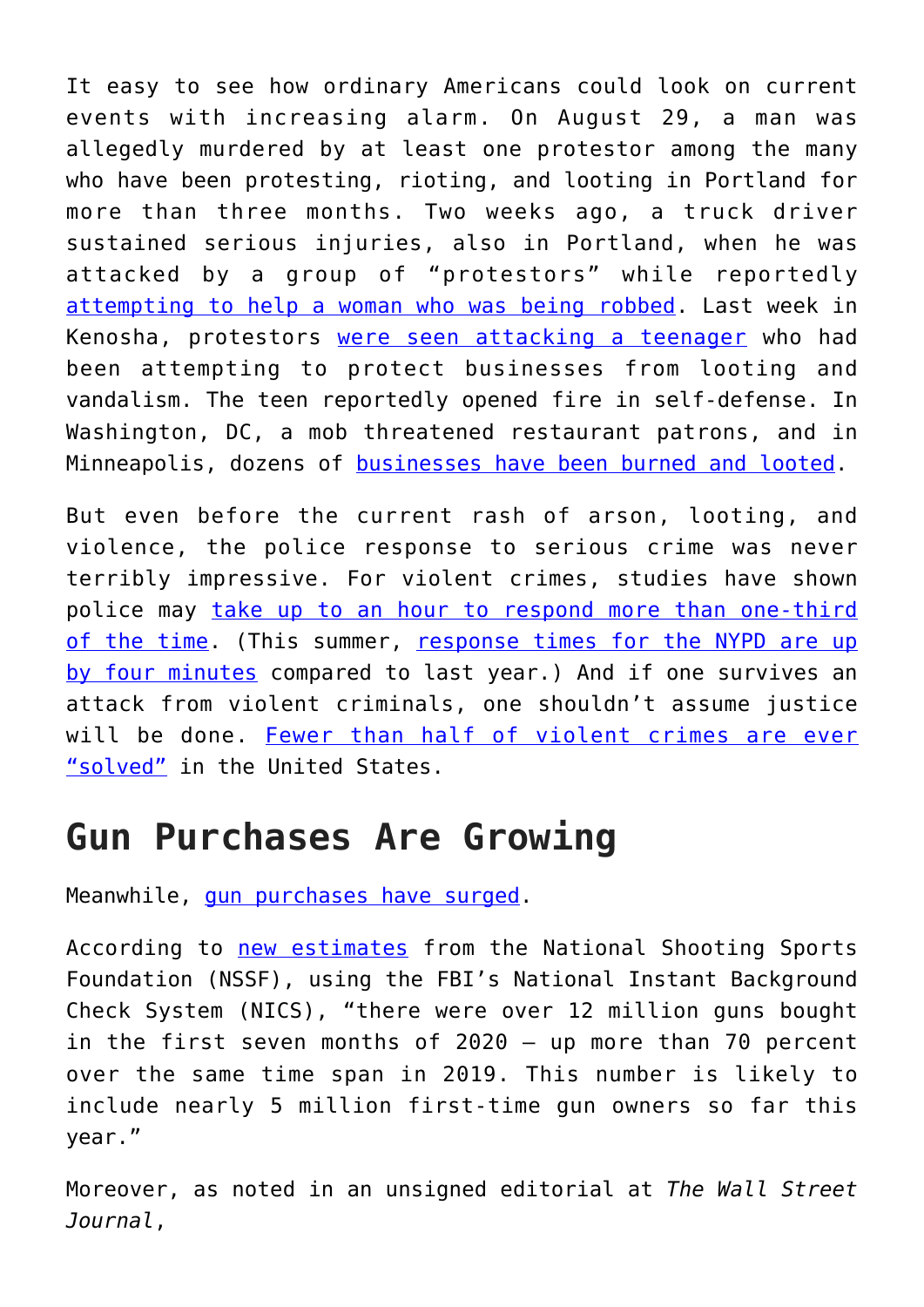*The FBI's most recent gun-sale figures are stunning. They show that in July the bureau carried out 3.6 million background checks, the third highest month on record. [T]his translates to 1.8 million gun sales for July 2020—a 122% increase over July 2019. The 12,141,032 gun sales through this July is just shy of the 13,199,172 sales for all of 2019.*

Gun retailers saw a [95 percent increase in firearm sales and a](https://d3aya7xwz8momx.cloudfront.net/wp-content/uploads/2020/07/InfographicCustomerDemosJuly2020.pdf) [139 percent increase in ammunition sales](https://d3aya7xwz8momx.cloudfront.net/wp-content/uploads/2020/07/InfographicCustomerDemosJuly2020.pdf) in the first six months of this year compared with the same period in 2019.

Statistically, it remains unclear that life for the average American is much more dangerous this year than it has been over the past five years. After all, in 2014, [the homicide](https://mises.org/wire/fbi-us-homicide-rate-51-year-low) [rate in America hit a 51-year low](https://mises.org/wire/fbi-us-homicide-rate-51-year-low). But the American public has never been one to sit back and conclude everything is fine just because homicides are relatively low.

After all, gun purchases were already surging even before the apparent killing of George Floyd touched off a wave of protests followed by riots and looting. Gun purchases that had been fueled by general uncertainty and anxiety over the COVID-19 panic soon became gun purchases fueled by far more immediate fears of violent crime.

Also notable is that many new gun owners are outside of groups known as the usual suspects when it comes to gun purchases. The NSSF reported that 58 percent of the new firearms purchases were by black men and women, while "[women comprised](https://www.washingtonexaminer.com/washington-secrets/boom-five-million-new-gun-owners-58-black-40-women) [40% of first-time gun buyers](https://www.washingtonexaminer.com/washington-secrets/boom-five-million-new-gun-owners-58-black-40-women)."

## **Millions Aren't Buying the Usual Gun Control Claims**

Needless to say, these trends are going very much against the grain of the usual narrative employed by gun control